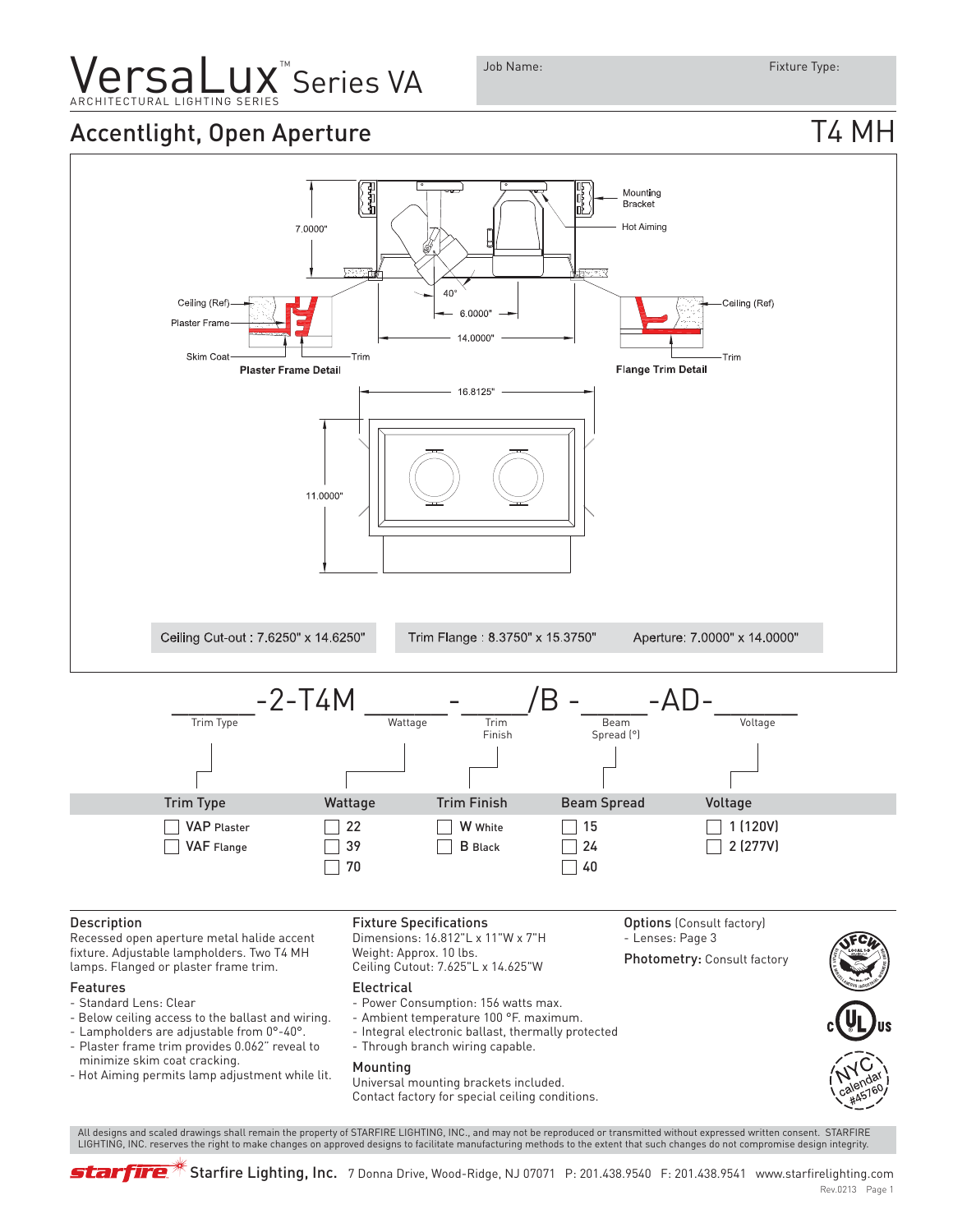# VersaLux<sup>"</sup>Series VA Accentlight, Open Aperture



## T4 MH

### **2 Lamp Photometrics**

39 Watt T4 Metal Halide

Clear Lens

Photometry reports for other fixture configurations, consult factory



#### **Candela Distribution**

|    | 0    | 15   | 30   | 45   | 60   | 75   | 90   | 5  | 73  |
|----|------|------|------|------|------|------|------|----|-----|
| 0  | 1581 | 1581 | 1581 | 1581 | 1581 | 1581 | 1581 | 10 | 136 |
| 5  | 1523 | 1530 | 1529 | 1529 | 1528 | 1532 | 1528 | 15 | 159 |
| 10 | 1432 | 1430 | 1425 | 1432 | 1427 | 1427 | 1424 | 20 | 98  |
| 15 | 1117 | 1123 | 1120 | 1121 | 1123 | 1117 | 1121 | 25 | 30  |
| 20 | 525  | 523  | 525  | 526  | 525  | 527  | 528  | 30 | 20  |
| 25 | 129  | 130  | 129  | 129  | 129  | 129  | 128  | 35 | 24  |
| 30 | 73   | 72   | 72   | 72   | 71   | 72   | 72   | 40 | 25  |
| 35 | 76   | 76   | 76   | 76   | 76   | 75   | 77   | 45 | 20  |
| 40 | 70   | 70   | 70   | 70   | 70   | 71   | 71   | 50 | 17  |
| 45 | 51   | 51   | 51   | 51   | 51   | 51   | 51   | 55 | 9   |
| 50 | 40   | 40   | 40   | 40   | 39   | 40   | 40   | 60 | 3   |
| 55 | 20   | 21   | 20   | 20   | 21   | 21   | 20   | 65 | 1   |
| 60 | 6    | 6    | 6    | 6    | 6    | 6    | 6    | 70 | 0   |
| 65 | 2    | 2    | 2    | 2    | 2    | 2    | 2    | 75 | 0   |
| 70 | 1    | 1    | 1    | 1    | 1    | 1    | 1    | 80 | 0   |
| 75 | 0    | 0    | 0    | 0    | 0    | 0    | 0    | 85 | 0   |
| 80 | Ŋ    | 0    | 0    | 0    | 0    | 0    | 0    | 90 | 0   |
| 85 | 0    | 0    | 0    | 0    | 0    | 0    | 0    |    |     |
| 90 | 0    | 0    | 0    | 0    | 0    | 0    | 0    |    |     |
|    |      |      |      |      |      |      |      |    |     |

### **Zonal Lumen Summary**

#### **Utilization**

| --------- |    |    |    |    |    |    |    |    |    |    |    |    |    |    |    |    |    |             |
|-----------|----|----|----|----|----|----|----|----|----|----|----|----|----|----|----|----|----|-------------|
| <b>RC</b> |    |    | 80 |    |    |    | 70 |    |    | 50 |    |    | 30 |    |    | 10 |    | <b>Flux</b> |
| <b>RW</b> | 70 | 50 | 30 | 10 | 70 | 50 | 30 | 10 | 50 | 30 | 10 | 50 | 30 | 10 | 50 | 30 | 10 |             |
| 0         | 56 | 56 | 56 | 56 | 55 | 55 | 55 | 55 | 52 | 52 | 52 | 50 | 50 | 50 | 48 | 48 | 48 | 47          |
| п.        | 54 | 53 | 52 | 51 | 53 | 52 | 51 | 50 | 50 | 49 | 49 | 48 | 48 | 47 | 47 | 46 | 46 | 45          |
| 2         | 52 | 50 | 49 | 47 | 51 | 49 | 48 | 47 | 48 | 47 | 46 | 47 | 46 | 45 | 45 | 45 | 44 | 43          |
| 3         | 50 | 48 | 46 | 44 | 49 | 47 | 45 | 44 | 46 | 44 | 43 | 45 | 44 | 43 | 44 | 43 | 42 | 41          |
| 4         | 48 | 45 | 43 | 42 | 48 | 45 | 43 | 42 | 44 | 42 | 41 | 43 | 42 | 41 | 42 | 41 | 40 | 40          |
| 5         | 47 | 44 | 41 | 40 | 46 | 43 | 41 | 40 | 42 | 41 | 39 | 42 | 40 | 39 | 41 | 40 | 39 | 38          |
| ь         | 45 | 42 | 40 | 38 | 44 | 41 | 39 | 38 | 41 | 39 | 38 | 40 | 39 | 37 | 40 | 38 | 37 | 37          |
| 7         | 43 | 40 | 38 | 36 | 43 | 40 | 38 | 36 | 39 | 37 | 36 | 39 | 37 | 36 | 38 | 37 | 36 | 35          |
| 8         | 42 | 39 | 36 | 35 | 42 | 38 | 36 | 35 | 38 | 36 | 35 | 38 | 36 | 35 | 37 | 36 | 34 | 34          |
| 9         | 41 | 37 | 35 | 34 | 40 | 37 | 35 | 34 | 37 | 35 | 34 | 36 | 35 | 33 | 36 | 34 | 33 | 33          |
| 10        | 40 | 36 | 34 | 33 | 39 | 36 | 34 | 33 | 36 | 34 | 32 | 35 | 34 | 32 | 35 | 33 | 32 | 32          |
|           |    |    |    |    |    |    |    |    |    |    |    |    |    |    |    |    |    |             |